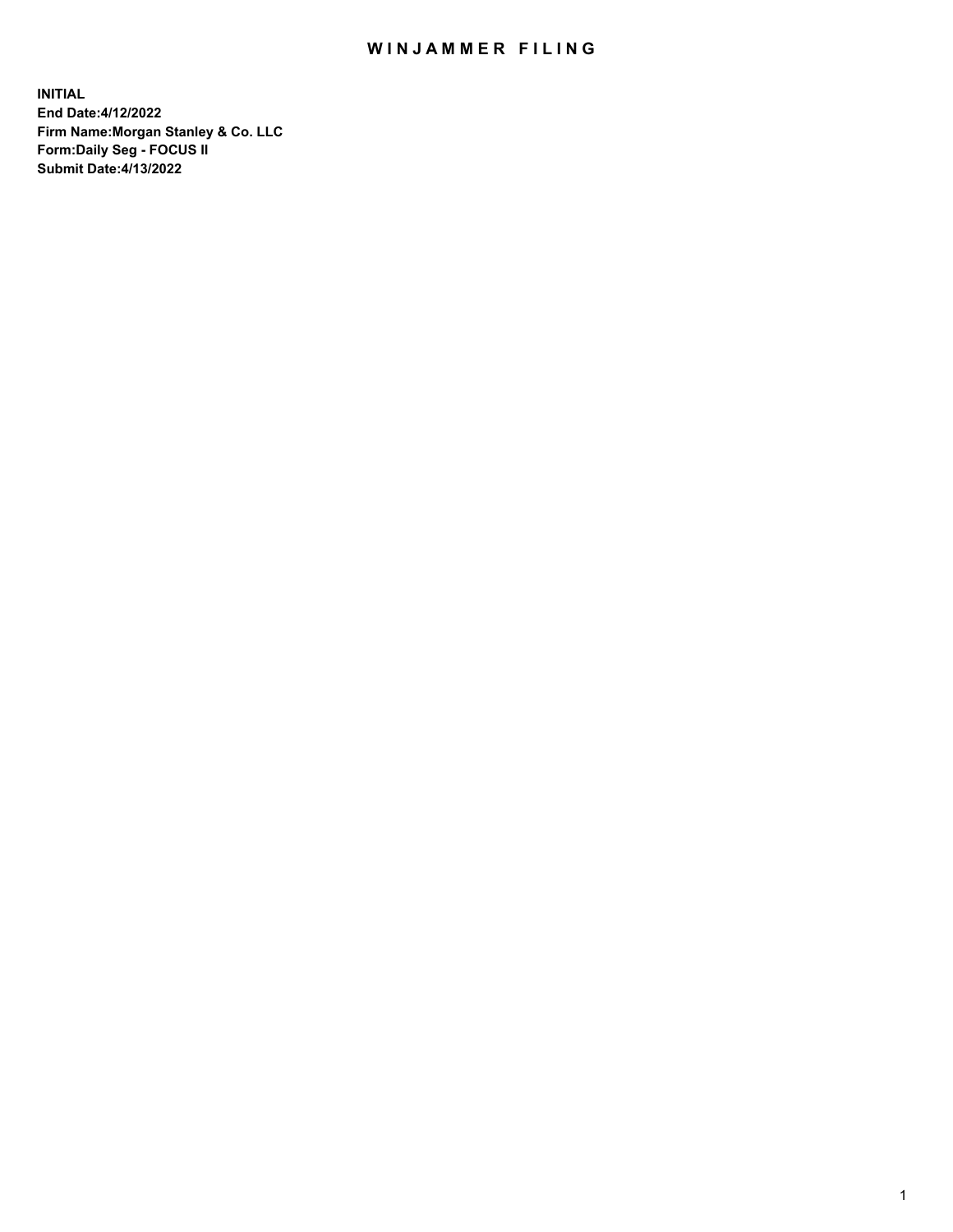**INITIAL End Date:4/12/2022 Firm Name:Morgan Stanley & Co. LLC Form:Daily Seg - FOCUS II Submit Date:4/13/2022 Daily Segregation - Cover Page**

| Name of Company                                                                                                                                                                                                                                                                                                                | <b>Morgan Stanley &amp; Co. LLC</b>                    |
|--------------------------------------------------------------------------------------------------------------------------------------------------------------------------------------------------------------------------------------------------------------------------------------------------------------------------------|--------------------------------------------------------|
| <b>Contact Name</b>                                                                                                                                                                                                                                                                                                            | <b>Ikram Shah</b>                                      |
| <b>Contact Phone Number</b>                                                                                                                                                                                                                                                                                                    | 212-276-0963                                           |
| <b>Contact Email Address</b>                                                                                                                                                                                                                                                                                                   | Ikram.shah@morganstanley.com                           |
| FCM's Customer Segregated Funds Residual Interest Target (choose one):<br>a. Minimum dollar amount: : or<br>b. Minimum percentage of customer segregated funds required:%; or<br>c. Dollar amount range between: and; or<br>d. Percentage range of customer segregated funds required between:% and%.                          | 235,000,000<br><u>0</u><br><u>00</u><br><u>00</u>      |
| FCM's Customer Secured Amount Funds Residual Interest Target (choose one):<br>a. Minimum dollar amount: ; or<br>b. Minimum percentage of customer secured funds required:%; or<br>c. Dollar amount range between: and; or<br>d. Percentage range of customer secured funds required between:% and%.                            | 140,000,000<br><u>0</u><br><u>00</u><br>0 <sub>0</sub> |
| FCM's Cleared Swaps Customer Collateral Residual Interest Target (choose one):<br>a. Minimum dollar amount: ; or<br>b. Minimum percentage of cleared swaps customer collateral required:% ; or<br>c. Dollar amount range between: and; or<br>d. Percentage range of cleared swaps customer collateral required between:% and%. | 92,000,000<br><u>0</u><br><u>00</u><br>00              |

Attach supporting documents CH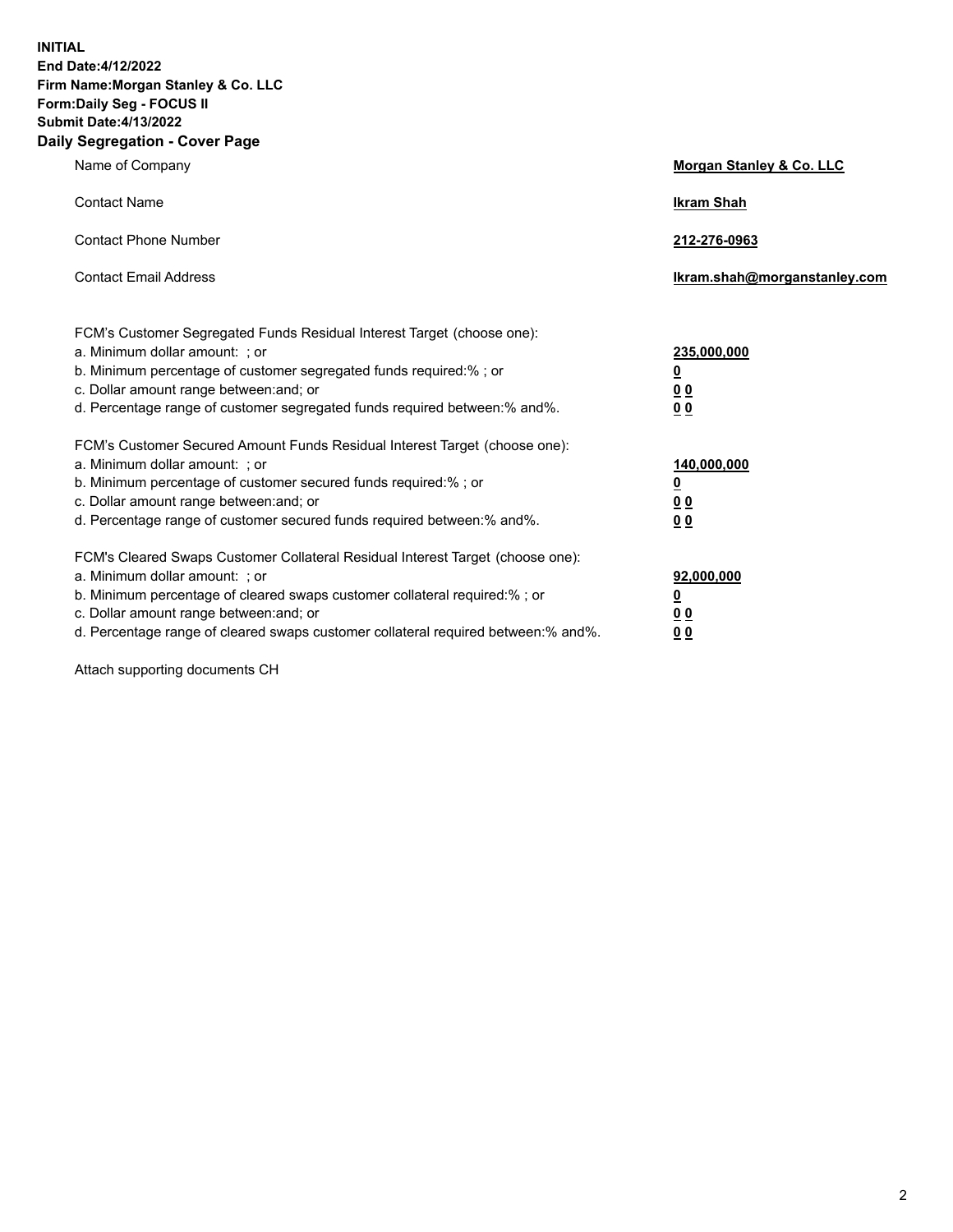## **INITIAL End Date:4/12/2022 Firm Name:Morgan Stanley & Co. LLC Form:Daily Seg - FOCUS II Submit Date:4/13/2022 Daily Segregation - Secured Amounts** Foreign Futures and Foreign Options Secured Amounts Amount required to be set aside pursuant to law, rule or regulation of a foreign government or a rule of a self-regulatory organization authorized thereunder 1. Net ledger balance - Foreign Futures and Foreign Option Trading - All Customers A. Cash **4,997,626,095** [7315] B. Securities (at market) **2,327,199,839** [7317] 2. Net unrealized profit (loss) in open futures contracts traded on a foreign board of trade **2,068,273,342** [7325] 3. Exchange traded options a. Market value of open option contracts purchased on a foreign board of trade **45,674,470** [7335] b. Market value of open contracts granted (sold) on a foreign board of trade **-28,015,898** [7337] 4. Net equity (deficit) (add lines 1. 2. and 3.) **9,410,757,848** [7345] 5. Account liquidating to a deficit and account with a debit balances - gross amount **94,320,723** [7351] Less: amount offset by customer owned securities **-91,331,659** [7352] **2,989,064** 6. Amount required to be set aside as the secured amount - Net Liquidating Equity Method (add lines 4 and 5) 7. Greater of amount required to be set aside pursuant to foreign jurisdiction (above) or line 6. FUNDS DEPOSITED IN SEPARATE REGULATION 30.7 ACCOUNTS 1. Cash in banks A. Banks located in the United States **271,072,902** [7500] B. Other banks qualified under Regulation 30.7 **355,999,619** [7520] **627,072,521** 2. Securities A. In safekeeping with banks located in the United States **1,136,495,062** [7540] B. In safekeeping with other banks qualified under Regulation 30.7 **80,854,933** [7560] **1,217,349,995**

- 3. Equities with registered futures commission merchants
	-
	- B. Securities **0** [7590]
	- C. Unrealized gain (loss) on open futures contracts **8,099,591** [7600]
	- D. Value of long option contracts **0** [7610]
	- E. Value of short option contracts **0** [7615] **38,011,871** [7620]
- 4. Amounts held by clearing organizations of foreign boards of trade
	-
	- B. Securities **0** [7650]
	- C. Amount due to (from) clearing organization daily variation **0** [7660]
	- D. Value of long option contracts **0** [7670]
	- E. Value of short option contracts **0** [7675] **0** [7680]
- 5. Amounts held by members of foreign boards of trade
	-
	-
	- C. Unrealized gain (loss) on open futures contracts **2,060,173,751** [7720]
	- D. Value of long option contracts **45,674,470** [7730]
	- E. Value of short option contracts **-28,015,898** [7735] **7,794,769,220**
- 6. Amounts with other depositories designated by a foreign board of trade **0** [7760]
- 7. Segregated funds on hand **0** [7765]
- 8. Total funds in separate section 30.7 accounts **9,677,203,607** [7770]
- 9. Excess (deficiency) Set Aside for Secured Amount (subtract line 7 Secured Statement Page 1 from Line 8)
- 10. Management Target Amount for Excess funds in separate section 30.7 accounts **140,000,000** [7780]
- 11. Excess (deficiency) funds in separate 30.7 accounts over (under) Management Target **123,456,695** [7785]

**0** [7305]

[7354] **9,413,746,912** [7355]

**9,413,746,912** [7360]

[7530]

[7570]

A. Cash **29,912,280** [7580]

A. Cash **0** [7640]

 A. Cash **4,607,087,053** [7700] B. Securities **1,109,849,844** [7710] [7740] **263,456,695** [7380]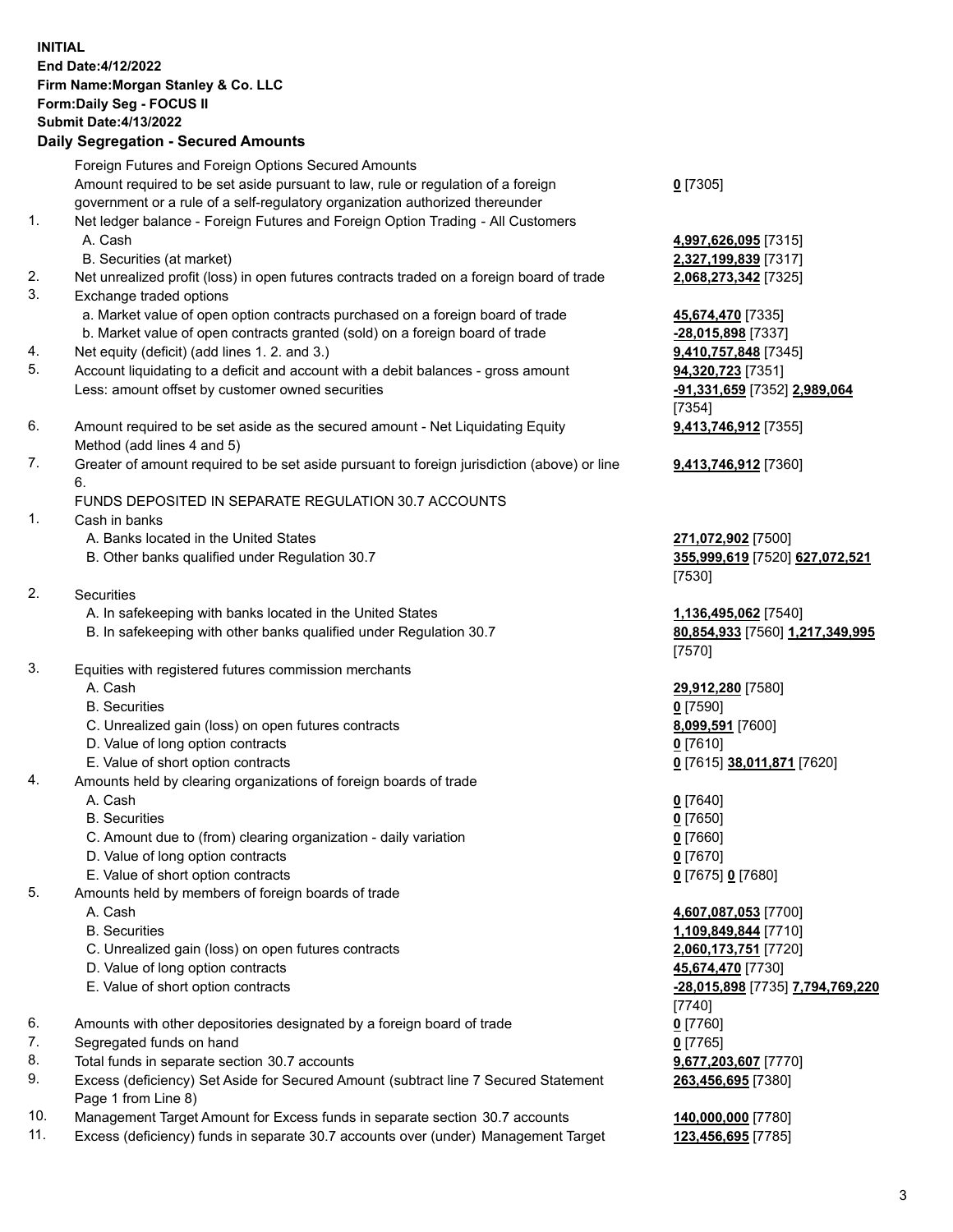**INITIAL End Date:4/12/2022 Firm Name:Morgan Stanley & Co. LLC Form:Daily Seg - FOCUS II Submit Date:4/13/2022 Daily Segregation - Segregation Statement** SEGREGATION REQUIREMENTS(Section 4d(2) of the CEAct) 1. Net ledger balance A. Cash **19,086,202,250** [7010] B. Securities (at market) **8,802,039,323** [7020] 2. Net unrealized profit (loss) in open futures contracts traded on a contract market **124,942,010** [7030] 3. Exchange traded options A. Add market value of open option contracts purchased on a contract market **2,801,995,469** [7032] B. Deduct market value of open option contracts granted (sold) on a contract market **-1,845,542,389** [7033] 4. Net equity (deficit) (add lines 1, 2 and 3) **28,969,636,663** [7040] 5. Accounts liquidating to a deficit and accounts with debit balances - gross amount **733,955,912** [7045] Less: amount offset by customer securities **-730,400,566** [7047] **3,555,346** [7050] 6. Amount required to be segregated (add lines 4 and 5) **28,973,192,009** [7060] FUNDS IN SEGREGATED ACCOUNTS 7. Deposited in segregated funds bank accounts A. Cash **4,464,531,308** [7070] B. Securities representing investments of customers' funds (at market) **0** [7080] C. Securities held for particular customers or option customers in lieu of cash (at market) **3,361,675,004** [7090] 8. Margins on deposit with derivatives clearing organizations of contract markets A. Cash **15,632,533,958** [7100] B. Securities representing investments of customers' funds (at market) **0** [7110] C. Securities held for particular customers or option customers in lieu of cash (at market) **5,274,308,123** [7120] 9. Net settlement from (to) derivatives clearing organizations of contract markets **-510,952,047** [7130] 10. Exchange traded options A. Value of open long option contracts **2,801,995,469** [7132] B. Value of open short option contracts **-1,845,542,389** [7133] 11. Net equities with other FCMs A. Net liquidating equity **24,281,875** [7140] B. Securities representing investments of customers' funds (at market) **0** [7160] C. Securities held for particular customers or option customers in lieu of cash (at market) **0** [7170] 12. Segregated funds on hand **166,056,196** [7150] 13. Total amount in segregation (add lines 7 through 12) **29,368,887,497** [7180] 14. Excess (deficiency) funds in segregation (subtract line 6 from line 13) **395,695,488** [7190] 15. Management Target Amount for Excess funds in segregation **235,000,000** [7194]

16. Excess (deficiency) funds in segregation over (under) Management Target Amount Excess

**160,695,488** [7198]